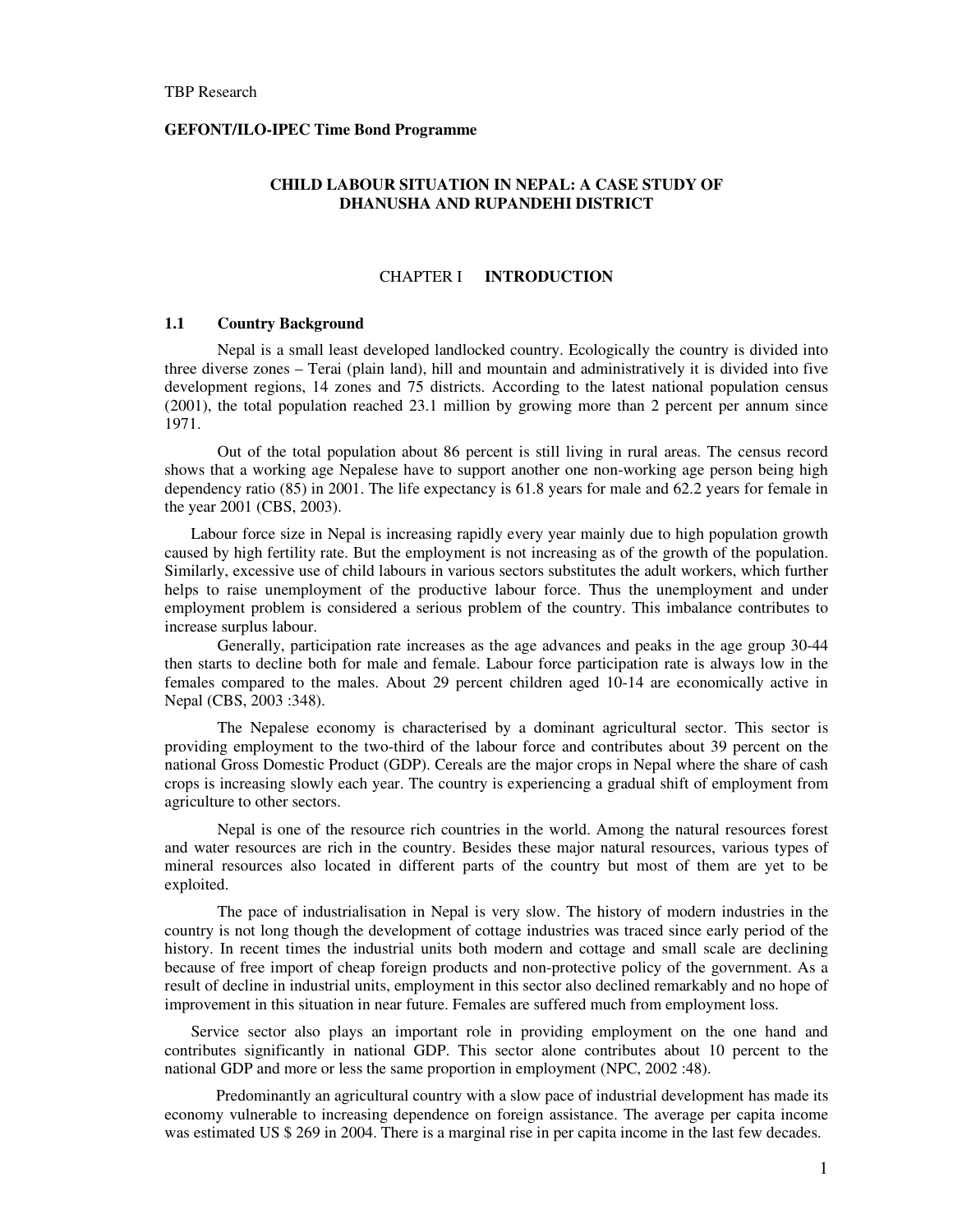A large segment of the population in Nepal (31%) lives below the poverty line mainly because of unemployment, underemployment, disguised unemployment, low wage/salary rate and low productivity of the employed labour force. Most of the female population is still involved in household activities. These activities are considered unproductive or deprived sector of the economy. The level of poverty differs vastly by rural urban places, ecological regions and development regions.

Level of education of the Nepalese people is poor though more than half of its population aged six years and above is literate. The health service is poor despite spending large amount of money each year from the government and non-government sources.

#### **Child Labour in Nepal**

Child labour is a worldwide phenomenon. It has existed in different types of human society at different stages of history and still continues to exist in many parts of the world. However, it has emerged as a major social problem in most of the less developed countries where stark poverty, rapid growth of population and lack of awareness have compelled children to seek employment for the survival of the families to which they belong. From the demand side, use of child labour is preferred to reduce the cost of production and access to labour that is unresisting, unorganised and almost inexhaustible.

Child labour in Nepal is prevalent in traditional agricultural sector, service sector like small hotels, restaurants, transportation, tourism, manufacturing sector mainly carpet and garment factories, domestic service, etc. In these sectors children are working long hours with little pay or without paying in poor working environment. But in recent years the issue of child labour in Nepal has attracted considerable attention. This attention has been sparked off by the findings of some research studies, which showed a very high incidence of child labour in the booming carpet factories in the late 1980s and beginning of the 1990s.

Child labour has been considered a serious issue in the country since the ratification of United Nations Convention on the Rights of the Child in 1990 and enactment of Children's Act 1992. Despite legal provisions against child labour in Nepal, a vast majority of children are engaged in various kinds of job (paid or unpaid). The volume of child labour has further increased from recent past especially in urban centres with the abolition of bonded Kamaya system on the one hand and growing Maoist insurgency on the other.

Child labour has been recognised as a major social problem in Nepal. To address this problem some studies have been carried out to understand particular forms of child labour at the local as well as national level by various organisations. Child labour in Nepal is prevalent in different sectors like agriculture, cottage industry, manufacturing industries, tea plantation, domestic, catering, selling/vending, construction, manual labour, tourist and travel industry and child trafficking (Sattaur, 1993). The common causes of child labour are enumerated mass poverty, illiteracy, Kamaiya system, feudal rule, influence of village scarcity, urban attraction and violence in the family among many others (K.C. et al., 1998) in the past but in recent years the volume of child labour have increased significantly due to the eradication of Kamaiya system on the one hand and Maoist insurgency on the other at present.

A study by ILO on domestic child labour highlighted that on an average a domestic child labor is compelled to work 13-15 hours per day and seven days in a week. Dishwashing, cleaning the house, washing clothes, cooking and taking care of children is the major responsibilities of domestic child workers. The study further underline that about half child domestic workers are not paid and those who are paid the average monthly income is Rs. 417 for boys and Rs. 352 for girls. Their parents or relatives took almost all their income.

#### **Child Labor Acts and Policy**

The Constitution of the Kingdom of Nepal 1990 protects the interests of the children by prohibiting employment of children in any occupation. It prohibits traffic in human beings, slavery, serfdom or forced labour in any form and any contravention of the provision is punishable under law. The Labor Act 1992 was enacted in pursuance of constitutional mandate; make the employment of children below the age of 14 illegal. Similarly, Nepal ratified the ILO Conventions (Minimum Age Convention No. 138 in 1997 and Worst Forms of Child Labor Convention No. 182 in 2002. It is also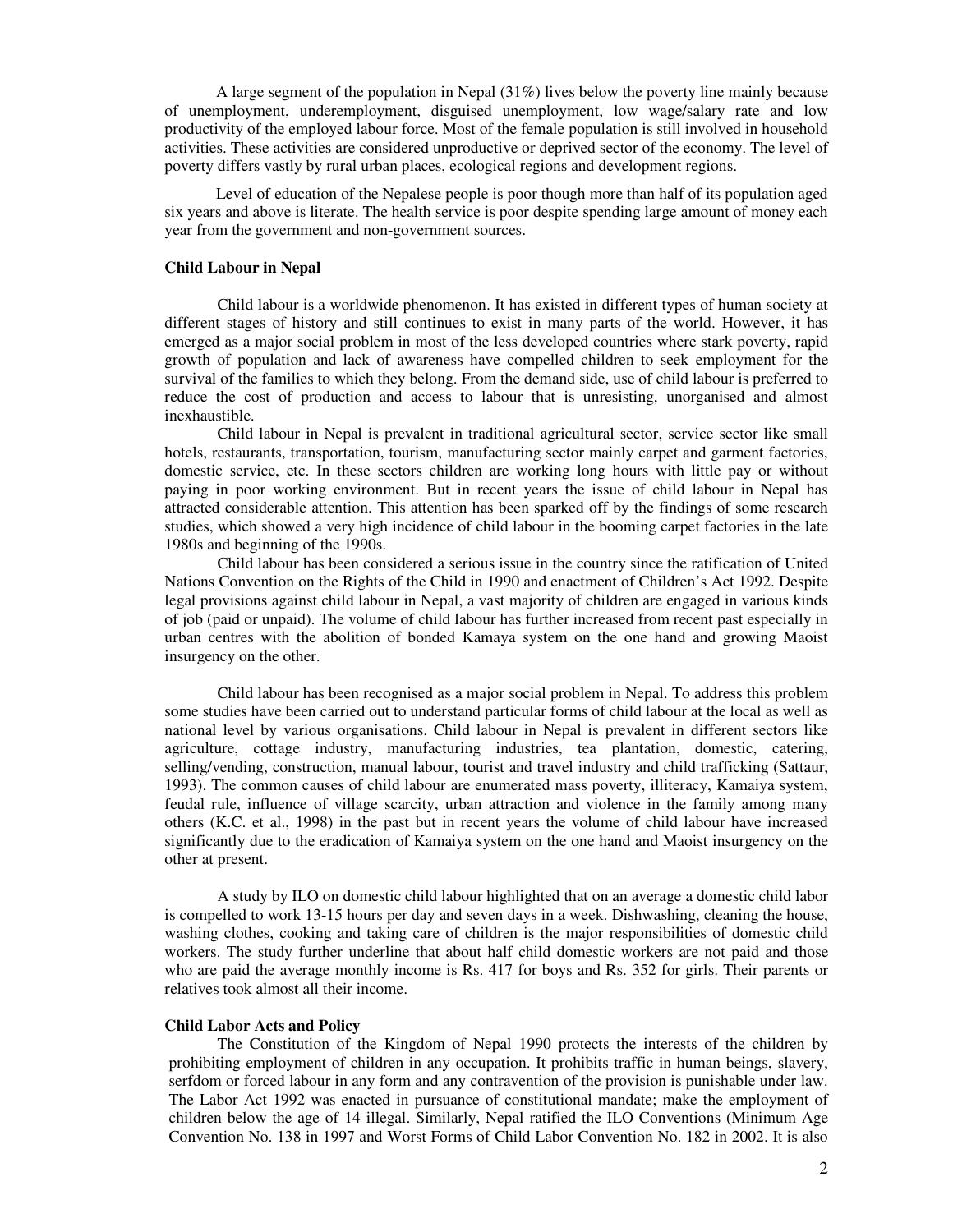a signatory to the UN Convention, Colombo Resolution, Rawalpindi Resolution, Male Declaration, etc., which are related with child rights and elimination of child labour. To formulate national policies towards elimination of child labour in a progressive manner and safeguard the rights of children the government has set up a high level taskforce on elimination of child labour. The Task Force consisted of representatives from different ministries, industries, NGOs and UN agencies in leadership of National Planning Commission. In 1992 Children's Act was enacted to control the practice of employing children in any work especially hazardous to life and promote the status of children. The Act strictly prohibits the children below the age of 14 years to engage in any work as a labour. The employment of such children is a cognizable offence under the Act and liable to punishment by fine and even imprisonment. The Act had permitted the employment of children aged 14-16 known by minors in certain conditions. In addition, several provisions on children can be found in Common Law Code (1963), The Begging Prohibition Act (1962), the Prison Act 1963, The foreign Employment Act 1985, The Trafficking Control Act 1986 and so on. Despite these legal efforts the volume of child labour is increasing instead of decline. The major reason behind the problem of child labour is the poor and depriving economic condition of the country and also lack of dedication of the concerned authorities of the government. This study also concentrates on children below 15 years of age.

With the restoration of multiparty democracy in the country there has been a substantial increase in the government's level of commitment towards combating child labor and bonded labor. Indeed, eradication of the worst forms of child labour has become an essential element of the national development strategy.

 The child Labor Prohibition and Regulation Act was endorsed by the House of Representatives of Parliament in 2000 but it is not fully enforced. The Children's Act 1992 has been amended to make it more abuse specific, especially with regard to sexual abuse against children.

#### **Status of Child Labor**

The socio-economic condition of the people has pushed families to migrate and engage their children in economic activities resulting in an increase of unacceptable forms of child labour such as debt bondage and child forced prostitution.

 The volume of children below 15 years reached 89,48,587 in Nepal by growing more than one million during the intercensal period 1991 to 2001 though the proportion of children to the total population has declined by about three percentage points during this period. Of the total children 61,93,374 or more than 27 percent of the total population belongs to the age group 5-14.

 The population censuses of Nepal have reported economic activities of population only for aged 10 years and above. But in Nepalese society a significant number of children below 10 years are also compelled to involve at work willingly or unwillingly depriving their rights. The census report of 2001 shows that 29 percent children aged 10-14 is economically active. The economically active children aged 10-14 constitutes 8.1 percent of the total economically active population in 2001. While considering sex differences it is 7.1 for boys and 9.4 percent for girls and shows their share has declined considerably in comparison with the figure of 1981. Contrary to other age groups from15 years and above the proportion of economically active population for the children aged 10-14 is high for girls compared to boys.

 Besides decennial population census there is not a single study on child labour covering country as a whole. Most of the studies are concentrated only on specific issues and areas. The study conducted by Central Department of Population Studies in 1997 is broad among the studies related to child labour covering 73 districts of the country out of 75. This study has estimated 6.23 million children all over the country aged 5-14 years in 1996. Out of these children 42 percent (2.6 million) are found to be engage in regular work within and outside household and about 70 percent belongs to age group 10-14. Among them 1.7 million are employed as paid worker but most of them (93%) are not paid for their work. The majority of children involved in unpaid activities lived in rural areas. Some children are working under forced or bonded conditions in labour intensive factories, while others are in the service sector, especially in domestic services (**Proceedings of the "Workshop on Developing Common Policies and Strategies Against Child Labour among Trade Unions" organised by ILO/IPEC, 2000).**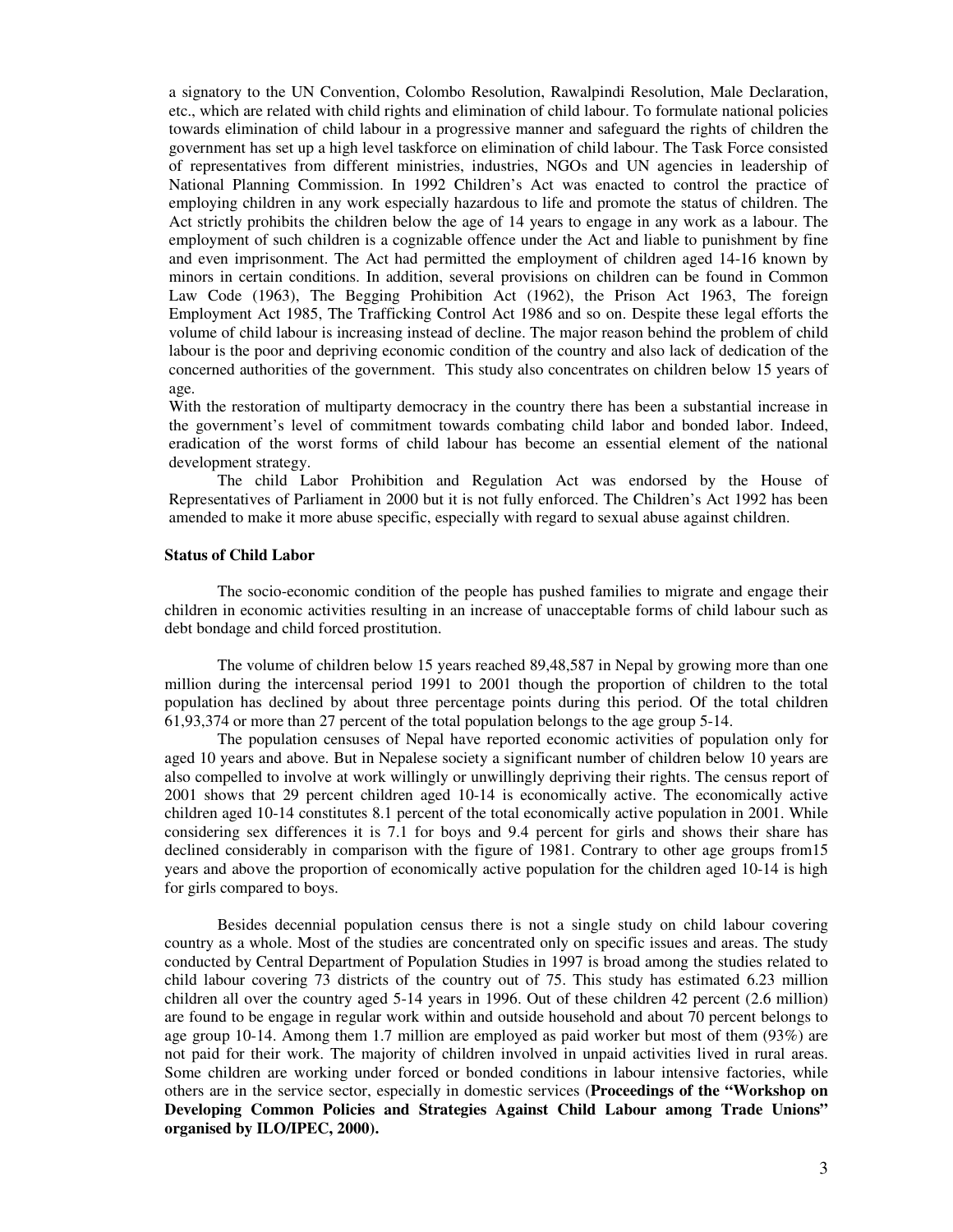Nepalese children are contributing a lot in national economy since long ago being compelled to work at low age. The nature of work at rural and urban areas differs very much. The most common work of children at rural areas are: fetching water, collecting fire wood, animal husbandry, take care of siblings, support to their parents in agricultural fields, etc. On the other migration of children from rural areas to urban areas is increasing drastically since last several years and magnitude of child labour in urban areas is raising. In the urban places children are involved at work as child labourer or helper or attached labour in the carpet, garment, confectionary, brick kilns, stone quarrying, construction, transportation, wood products, bakeries, small hotels and restaurants and domestic sector. Among the various field large numbers of children are involved as domestic workers in different terms and conditions along with bonded.

Presenting a paper entitled Child Labor Problems and Solutions, Gauri Pradhan highlighted that almost 15% of the total child labour in Nepal are compelled to perform hazardous and exploitative work like mine, construction, sex trade, transportation, welding, factories such as brewery, tobacco, carpet, etc.

Many studies have shown that small-scale industries in unorganised sectors are employing a substantial number of children (CDPS, 2003). Agriculture is the largest sector that absorbs working children.

 The common reason for the prevalence of child labour in Nepal is the wide spread poverty on the one hand and the desire of parents to provide better exposure and a good education for their children on the other. Several peoples argues that the life style of children is better off in their work place compared to their home. But the rapid assessment made by ILO in 2001 showed that though some of the working children may have relatively good lifestyles, others are living and working in the most intolerable conditions ( NLA (2003) Child Domestic Workers in Nepal.: A Report on the 2003 baseline survey, for ILO).

#### **Nepalese Trade Unions in Child Labour Issues**

The issue of child labour could be handled more effectively through the promotion of joint effort and developing a common understanding and policy to fight against it as the formulation of labour regulations and their effective implementation to protect the rights of the workers depends on the policies and programmes of the trade unions.

The amendment of Trade Union Act 1999, has given the right to organise the workers involved in informal sector including agriculture and self-employed. This provision has widened the scope of trade unions to address the issue of child labour. Trade unions should be concerned with the issue of child labour as it displaces adult workers from their work and increases the vulnerabilities of children to exploitation. Trade unions could use national and international instruments to fight against child labour. At the same time it can play a vital role to prepare favorable environment to bear socioeconomic responsibilities as a social partner of industrial relations (**Proceedings of the "Workshop on Developing Common Policies and Strategies Against Child Labour among Trade Unions" organised by ILO/IPEC, 2000).**

Child labour issue has been placed on the priority agenda of trade unions at present. Three legally recognised trade union confederations are launching various programmes to combat child labour. Among the various programmes mostly are directly related to the child labour and few programmes indirectly helps to elimination of child labour since early 1990s but in a lesser extent in comparison to present. The concern of trade unions on child labour issue has increased after the national workshop of trade unions in 1995 to aware trade unionists on the problem of child labour. The programmes undertaken by the unions are primarily divided into three categories – preventive, action-oriented and rehabilitative. Formal and informal education, income generating programmes, awareness raising campaigns against the use of child labour through training/workshops, mass meetings, advocacy, research, etc. are the preventive measures undertaken by the unions. The action oriented measures undertaken by the unions are child welfare programmes including rescue of children working in hazardous occupations. Likewise, rehabilitative measures are the rehabilitation of the children working in bondage state and others involved in hazardous occupations. Besides these programmes trade unions are playing active role in pressurising the government for amendment in child related legislation and also lobbying for the formulation of new laws related to child welfare.

As identified by the GEFONT, children involving in carpet, manufacturing, mines, quarries, brick kilns, transportation, circus, construction, small hotels and restaurants, porter and domestic sectors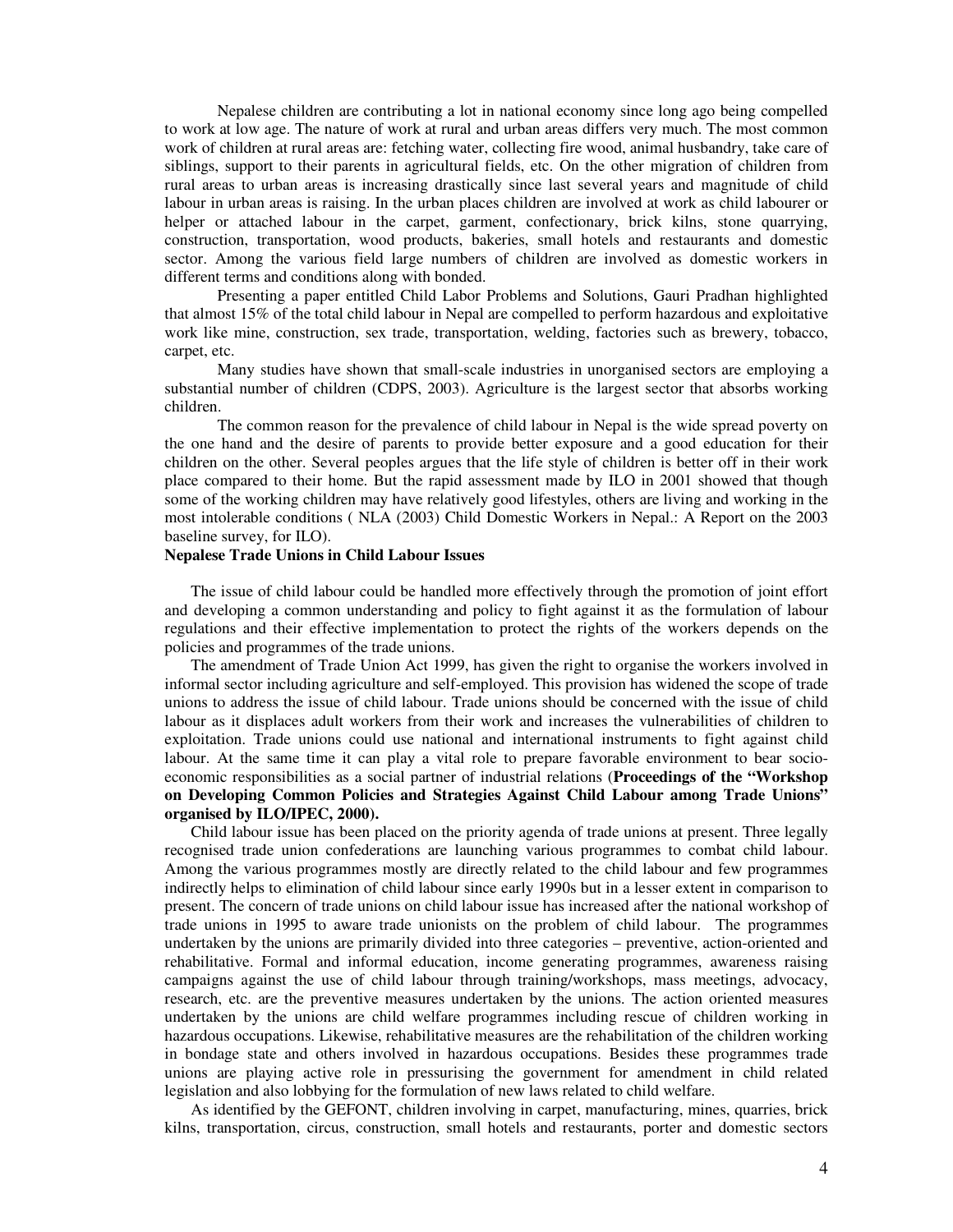whether they are bondage or not are considered as worst forms of labour. Other confederations have also accepted it.

According to trade unionists, effective enforcement of legislation, advocacy, poverty alleviation, education for all and effective coordination in child welfare issues between all the stakeholders involved aiming to elimination of child labour will be the effective ways to resolve the child labour problem. Formulation and effective enforcement of individual 'codes of conduct' for the VDC, DDC and municipalities are must as emphasised by DECONT in their position paper.

## Nepalese trade unions' approach is more proactive rather than provocative and reactive. Therefore, the very strong denouncement and movement against child labour should come from trade unions as their priority agenda (**Proceedings of the "Workshop on Developing Common Policies and Strategies Against Child Labour among Trade Unions" organised by ILO/IPEC, 2000). Dhulikhel Declaration**

The three recognised trade union confederations came into common understanding and strongly oppose child labour particularly, in its worst forms, which prevails in the country. In order to combat this social menace, all three trade union organisations have agreed to take a joint position and build synergy in their actions after two day long discussion at Dhulikhel (ILO/IPEC, 2000). They also came into common understanding to concentrate on common policies and strategies in combating child labour and express full commitment to take concrete action against it in conformity with ILO Convention no. 138 concerning Minimum Age for Admission to Employment (1973) and ILO Convention no. 182 concerning the Prohibition and Immediate Action for the Elimination of Worst Forms of Child Labour (1999). The common policies and strategies adopted by the trade unions are:

#### **Policies**

- The trade union organisations will consider a '**child**' as defined by the Children's Act 1992 who is a person younger than 16 years of age. However, for light work a child is defined as a person between 14-16 years of age and referred to as '**minors**' as defined by Labor Act 1992 of Nepal. However, in case of its worst forms, it endorses the Article 3 of ILO Convention No. 182.
- The trade union organisations of Nepal believe that 'child labour' consists of the employment of children that is economically exploitative or likely to be hazardous or obstruct the child's education or is harmful to the child's health or physical, mental, spiritual, moral, or social development.
- To fight against child labour, trade unions will take joint initiatives on the following:
	- Children engaged in identified worst forms of child labour as guided by ILO Convention No. 182,
	- Children under 14 years of age working in the formal as well as informal sectors,
	- Children working under forced or bonded labour conditions,
	- Children working in inherently hazardous environments such as mines, stone quarries, brick kilns and construction sites,
	- Children exposed to chemical and other industrial hazardous such as carpet industries, foundries, welding shops, garages, bangle making, tanneries, circuses, and toy making,
	- Children vulnerable and exposed to sexual and economic exploitation and physical abuse,
	- Child domestics and children engaged in home based service, i.e. invisible child labour and
	- Children working in agriculture, hotels, restaurants and transport.

#### **Strategies**

- Awareness raising and social mobilisation,
- Application and surveillance of national laws and international labour standards,
- Inclusion of the issue of child labour in collective bargaining agreement,
- Inclusion of the issue of child labour in workers' education programmes,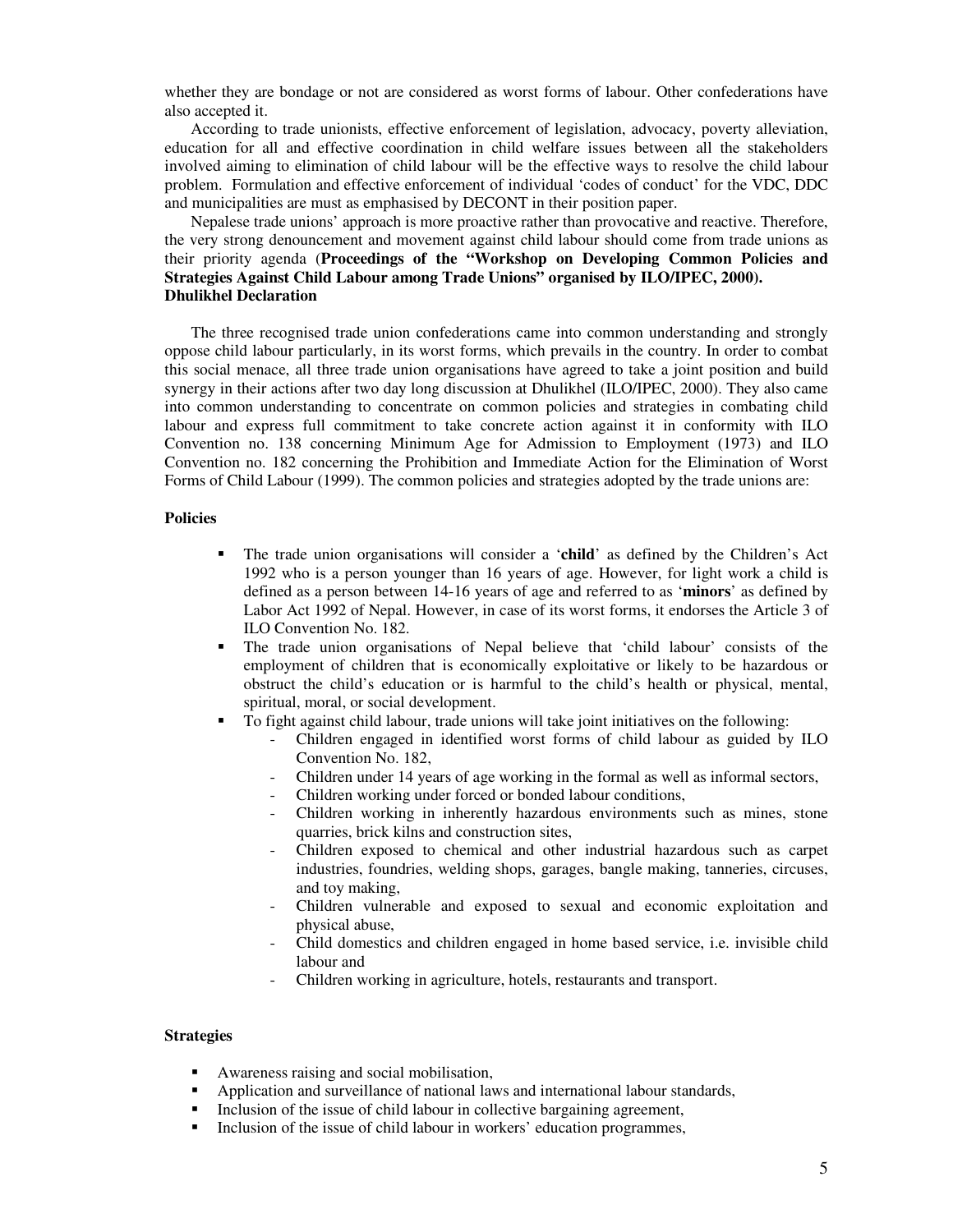- **Prevention, rescue and rehabilitation measures,**
- Development of a code of conduct for workers and their respective unions and
- Monitoring of the incidence of child labour in the workplace to protect child workers from exploitation.

### **Conclusion (Chapter I)**

26 years have past since the International Year of the Child (1979) and 46 years since the UN Declaration on the Rights of the Child - yet children's rights continue to be violated, particularly in the area of child labour and servitude. In the present socio-economic condition of the country the elimination of child labour is a great challenge and not possible to achieve in a short time.

To combat many of the problems associated with child labour, ILO/IPEC has attempted to draw the attention of the public, the government, NGOs and media since more than one and half decade. The government and non-government institutions and trade unions are conducting various activities to eliminate child labour. The government is a signatory to the UN, ILO and SAARC conventions related to the rights of child and elimination of child labour from each sector. Despite these efforts the situation of child labour in the country being further worse from bad.

- Child labour situation in Nepal **from Census and Survey**
- Objectives
- **Methodology**
- Organisation of the study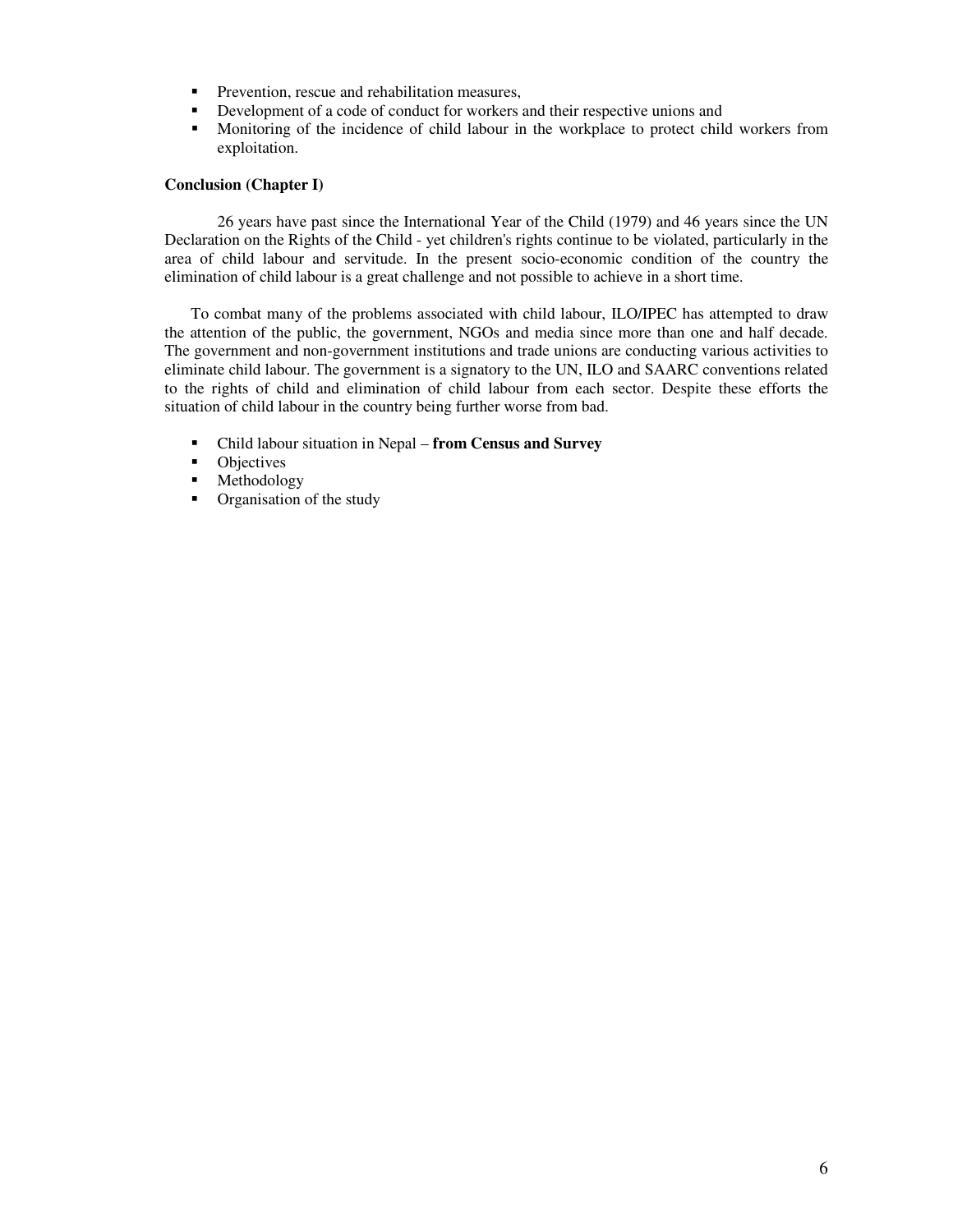#### CHAPTER II **Child Labour in Study Area**

#### **Brief Introduction of Study Area** – **socio-economic and demographic situation**

Both the study districts, Dhanusha and Rupandehi are located at terai of Nepal representing central and western development regions respectively. The geographical area of Dhanusha is 1,180 sq. km. and 1,360 sq. km for Rupandehi. The population size in Dhanusha districts has recorded 6,71,364 and it is 7,08,419 for Rupandehi, which is 2.9 percent and 3.1 percent respectively of the total population of Nepal. The proportion of male is high in the study districts. The annual average growth rate of population is less then national average in Dhanusha (2.1%) and more than it in Rupandehi (3.1). Among the total population of the study districts 11 percent and 18 percent respectively in Dhanusha and Rupandehi are residing in urban areas. The number of local administrative unit called VDC and municipalities in Dhanusha is 102 and 71 in Rupandehi including one and two municipalities respectively. Among the total households of the respective district 34.3 percent and 27.5 percent households in Dhanusha and Rupandehi are landless. Only 30 percent of households of Dhanusha have assess on pipe water and 44 percent on electricity but it is better position in Rupandehi where more than 60 percent households have assess on both of these facilities. The literacy rate for Dhanusha is far below (48%) compared to Rupandehi (66%). The structure of house in Rupandehi is far better than Dhanusha comprising more than half *Pakki* houses and less than one third *Kachhi* in comparison to only 14 percent P*akki* and more than 60 percent *Kachhi* in Dhanusha. Overwhelming majority family has ownership on house in both the district though Dhanusha is in better position whatever may be the quality of houses.

The population of the study districts belongs of different caste/ethnicity. Among them Yadav, scheduled caste known by *dalit* Muslim, Kewat, Dhanuk, Teli, Koiri are the major casts of Dhanusha where Brahmin, dalit, Tharu, Muslim, Magar, Yadav, Chhetri have dominate share in total population in Rupandehi. The *Dalits* are highly suppressed and exploited caste in both the districts though their share in total population of the respective district population is significant (16 and 12 percent respectively). Access of the population on basic facilities like pure drinking (tap) water and electricity is better in Rupandehi.

| mornianono or D'hanaona ana rapanaem D'iorrea<br><b>Information</b> | <b>Dhanusha</b> | Rupandehi     |
|---------------------------------------------------------------------|-----------------|---------------|
| Population (2001)                                                   | 670826 (2.9%)   | 705240 (3.0%) |
| Average annual growth rate                                          | 2.1             | 3.1           |
| Number of Households (2001)                                         | 117357          | 117821        |
| Average Family size                                                 | 5.7             | 6.0           |
| Area in sq. km.                                                     | 1180            | 1360          |
| Population density                                                  | 569             | 521           |
| Number of VDCs                                                      | 101             | 69            |
| Municipalities                                                      | 1               | 2             |
| Percent of urban population                                         | 11              | 18            |
| Type of house $(\%)$                                                |                 |               |
| Pakki                                                               | 14.0            | 52.2          |
| Semi-pakki                                                          | 24.2            | 16.4          |
| Kachhi                                                              | 60.7            | 30.5          |
| Others                                                              | 1.1             | 0.9           |
| Ownership on house (% of Family)                                    | 93.5            | 86.7          |
| Landless households (% of family)                                   | 34.3            | 27.5          |
| Sex ratio                                                           | 109             | 104           |
| Households with assess of pipe water (%of total                     | 30              | 63            |
| population)                                                         |                 |               |
| Households with assess of electricity (%of total                    | 44              | 61            |
| population)                                                         |                 |               |
| Literacy %                                                          | 48              | 66            |
| School level education                                              | 84.4            | 88.8          |

**General Informations of Dhanusha and Rupandehi Districts**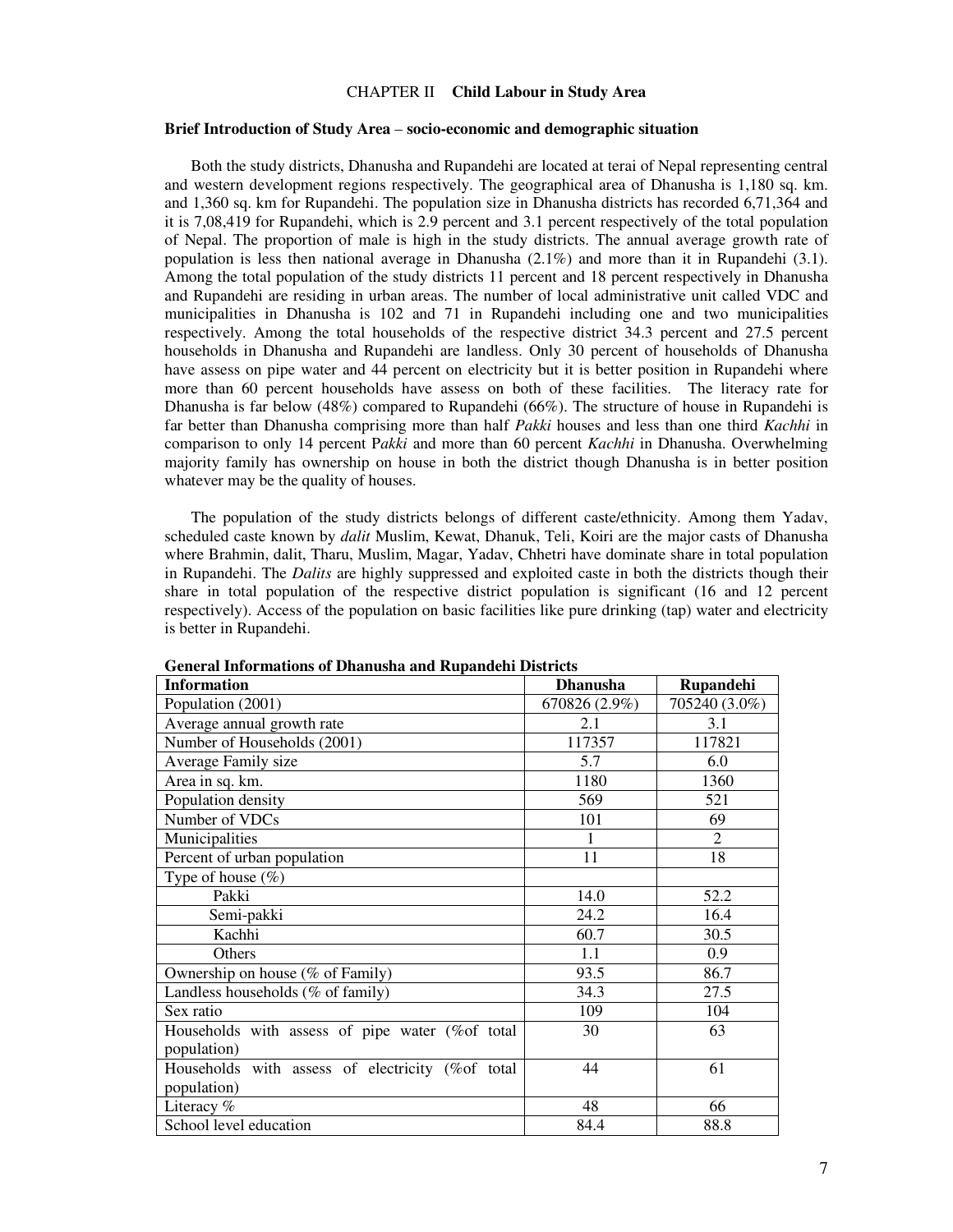| Higher education                               |  |
|------------------------------------------------|--|
| Percent of child marriage (less than 15 years) |  |

In Nepal nearly 30 percent children aged 10-14 years are economically active and majority of them are found involved in agriculture and related occupations followed by commerce. Contrary to the national figure of economically active population the labourforce of Dhanusha and Rupandehi districts is recorded below 50 percent only. They have involved in agriculture, commerce, manufacturing and personal and community services. Child labour in Nepal are not only involved in informal sector but more than 6 percent are working in manufacturing sector where 70 percent are involved in agricultural occupations followed by commerce (15%).

| <b>Sector of Employment</b>                        | <b>Usually Economically Active Population</b> |               |              |  |
|----------------------------------------------------|-----------------------------------------------|---------------|--------------|--|
|                                                    | 10 years and above                            | $10-14$ years |              |  |
|                                                    | <b>Dhanusha</b>                               | Rupandehi     | <b>Nepal</b> |  |
| <b>Total Economically active</b><br>Population (N) | 228899                                        | 239595        | 609414       |  |
| <b>Total Economically active</b>                   |                                               |               |              |  |
| Population (%)                                     | 47.7                                          | 45.9          | 28.8         |  |
| Agriculture, forestry & fishery                    | 49.8                                          | 42.1          | 69.9         |  |
| Mining and quarrying                               | 0.0                                           | 0.6           | 0.1          |  |
| Manufacturing                                      | 12.9                                          | 12.5          | 6.5          |  |
| Electricity, gas and water                         | 1.7                                           | 1.7           | 3.2          |  |
| Construction                                       | 4.9                                           | 5.2           | 1.4          |  |
| Commerce                                           | 15.1                                          | 19.4          | 15.4         |  |
| Transportation and<br>communication                | 2.4                                           | 4.6           | 0.2          |  |
| <b>Finance and Business services</b>               | 1.4                                           | 1.7           | 0.0          |  |
| Personal and community services                    | 9.5                                           | 10.3          | 0.8          |  |
| <b>Others</b>                                      | 2.2                                           | 1.7           | 2.1          |  |
| Not stated                                         | 0.1                                           | 0.2           | 0.4          |  |
| Total                                              | 100.0                                         | 100.0         | 100.0        |  |

Economically Active Population in Study Districts

#### **Number of Child Labour**

Of the total population about 40 percent are children below 15 years. Nearly 30 percent children are involved as child labour working within and outside their home. The 2001 population census illustrate that about four and three percent children below 16 years respectively in Dhanusha and Rupandehi are living outside home with relatives and employers. It is assumed that almost all these children are working for others in different terms and conditions.

| Age Group                                     | <b>Nepal</b> | <b>Dhanusha</b> | Rupandehi |
|-----------------------------------------------|--------------|-----------------|-----------|
| $0 - 4$                                       | 2755213      | 87943           | 85945     |
| $5-9$                                         | 3211442      | 103835          | 100638    |
| $10-14$                                       | 2981932      | 79843           | 93002     |
| <b>Total</b>                                  | 8948587      | 271621          | 279585    |
| Children aged 0-14 as $%$ of total population | 39.4         | 40.5            | 39.6      |
| 15-59                                         | 54.1         | 57.3            | 54.1      |
| 60 and over                                   | 6.5          | 2.2             | 6.4       |
| Sex ratio                                     | 100          | 109             | 104       |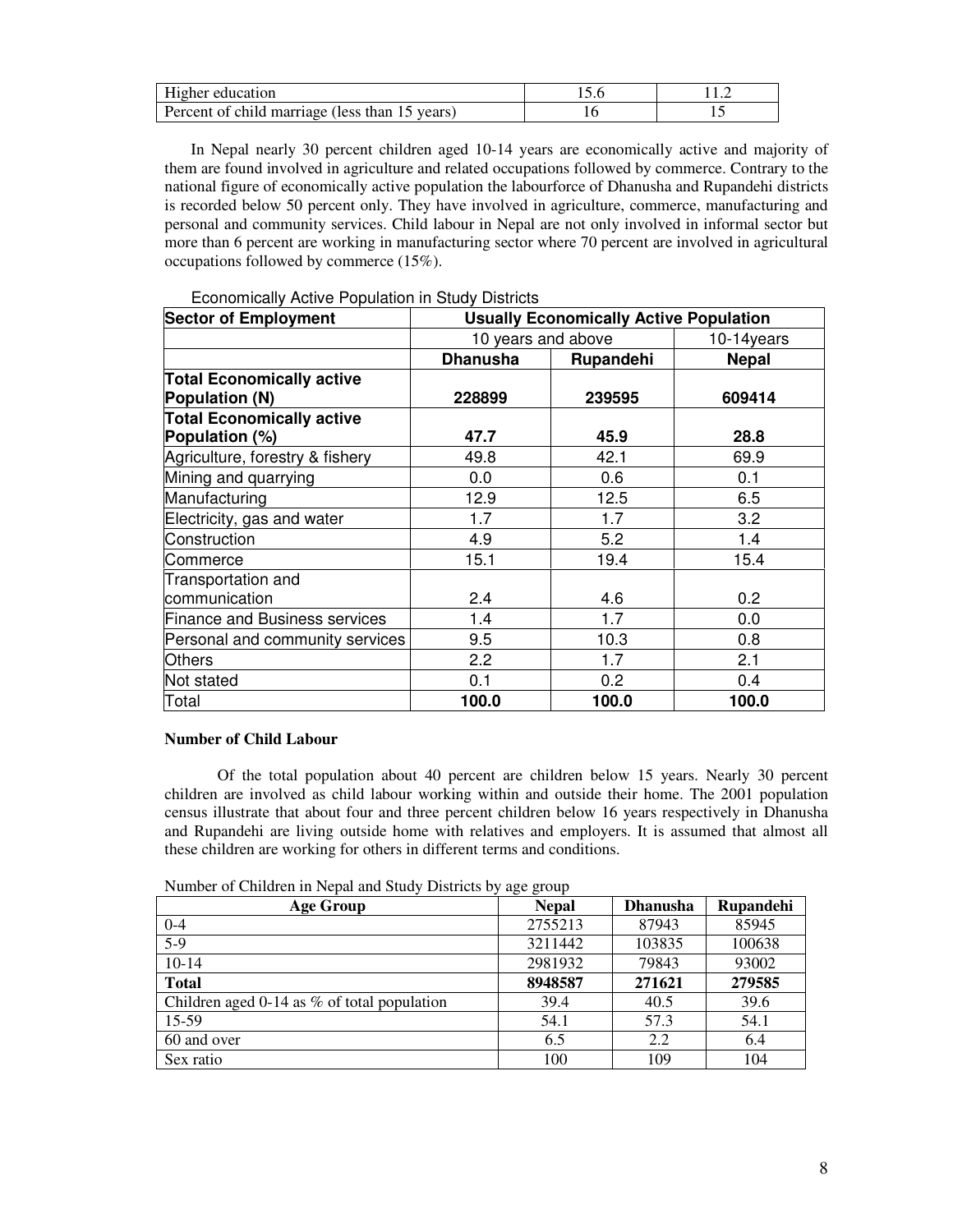## **General information of child labour** –**migration status, fooding and clothing**

#### **Age and Sex Structure**

In the Dhanusha districts children starts to work from the age of six, where it is nine in the Rupandehi. Generally it is observed that in both the districts, girls start to work at low age than the boys. This reflects the gender differences in the districts. It also proves from the differences in the proportion of child labour ( $64\%$  girls and  $36\%$  boys) in the sample study by sex. The percentage of child worker is not distributed uniformly in different ages but the proportion is high from the age of ten.

|                 | (in percent) |                 |              |             |              |              |
|-----------------|--------------|-----------------|--------------|-------------|--------------|--------------|
|                 |              | <b>Dhanusha</b> |              |             | Rupandehi    |              |
| Age of Children | <b>Boys</b>  | Girls           | <b>Total</b> | <b>Boys</b> | <b>Girls</b> | <b>Total</b> |
| 6               |              | 6.45            | 3.51         |             |              |              |
|                 | 3.85         | 9.68            | 7.02         |             |              |              |
| 8               | 3.85         |                 | 1.75         |             |              |              |
| Q               | 7.69         | 3.23            | 5.26         |             | 5.41         | 4.00         |
| 10              | 38.46        | 29.03           | 33.33        | 23.08       | 2.70         | 8.00         |
| 11              | 7.69         | 16.13           | 12.28        | 46.15       | 10.81        | 20.00        |
| 12              | 23.08        | 9.68            | 15.79        | 15.38       |              | 4.00         |
| 13              | 15.38        | 12.90           | 14.04        | 7.69        | 51.35        | 40.00        |
| 14              |              | 12.90           | 7.02         | 7.69        | 29.73        | 24.00        |
| Total           | 100.00       | 100.00          | 100.00       | 100.00      | 100.00       | 100.00       |
| Total (N)       | 78           | 93              | 171          | 39          | 111          | 150          |

Table: Child Labor by Age and Sex

Source: Field Survey, 2005.

#### **Caste/ethnicity**

Children from upper caste Brahmin to low caste *dalit* are involved as child labour in both the districts. Broadly the caste/ethnic groups are divided into two castes namely Hill caste and Terai caste. In Dhanusha two thirds child labour are from Terai caste where in Rupandehi it is less than one fourth. Of the total child labour about one fourth are from *dalit* community which group belongs to the trap of poverty. On the basis of the caste/ethnic groups involved as a child labour it can be assumed that poverty is the main cause of child labour in the study area too as of national situation.

|                 | (in Percent) |              |        |             |              |        |
|-----------------|--------------|--------------|--------|-------------|--------------|--------|
|                 |              |              |        |             |              |        |
| Caste/Ethnicity |              | Dhanusha     |        |             | Rupandehi    |        |
|                 | Boys         | <b>Girls</b> | Total  | <b>Boys</b> | <b>Girls</b> | Total  |
| Hill Caste*     | 42.31        | 25.81        | 33.33  | 76.92       | 78.38        | 78.00  |
| Terai Caste**   | 57.69        | 74.19        | 66.67  | 23.08       | 21.62        | 22.00  |
| <b>Total</b>    | 100.00       | 100.00       | 100.00 | 100.00      | 100.00       | 100.00 |
| Dalit           | 30.77        | 29.03        | 29.82  | 15.38       | 24.32        | 22.00  |

Table: Child Labour by Caste/Ethnicity

**Note: \*** Brahmin, Chhetri, Bishwakarma, Magar, Damain, Rai, Tamang, Kumal, Majhi, Newar, Danuar, Lama and Sanyasi

\*\* Tatma, Tharu, Muslim, Bin, Dhanuk, Mandal, Thatheri, Das, Chamar,Yadav, Mushar, Sada, Teli and Halkhor

Overwhelming majority of child labour have both father and mother as their guardian where 11 percent have only one, either father or mother. There is a slight difference in the districts regarding to the living arrangement of the children working within and outside their home. Few children are working under the guardianship of the relatives.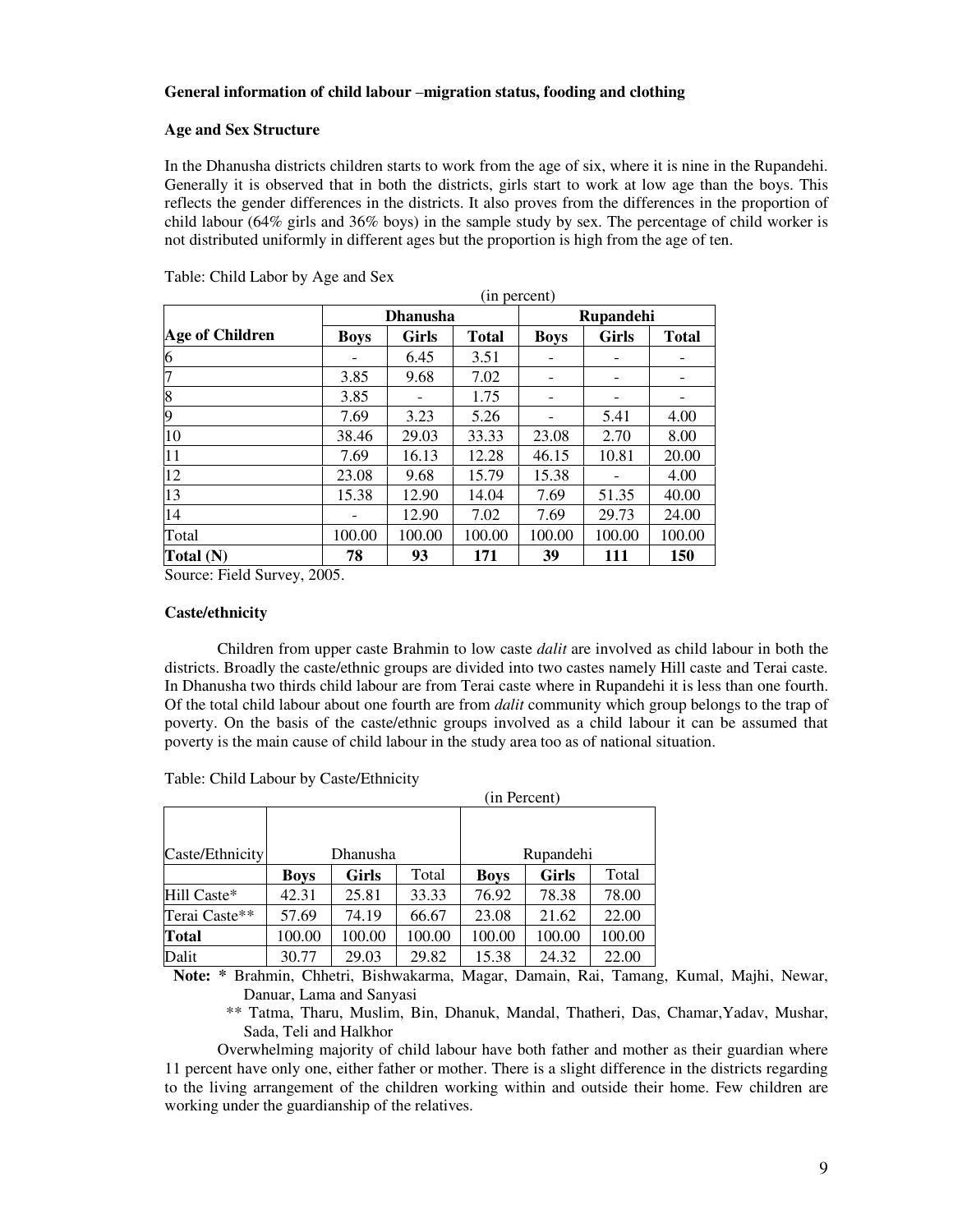|  |  |  | Table: Child Labour by Living Arrangements at their Home by District |
|--|--|--|----------------------------------------------------------------------|
|--|--|--|----------------------------------------------------------------------|

| <b>Living Arrangements</b>    | <b>Dhanusha</b> | Rupandehi | <b>Total</b> |
|-------------------------------|-----------------|-----------|--------------|
| <b>Both Father and Mother</b> | 87.72           | 84.00     | 85.98        |
| Father only                   | 5.85            | 5.33      | 5.61         |
| Mother only                   | 4.68            | 6.67      | 5.61         |
| Relatives                     | 1.75            | 4.00      | 2.80         |
| Total                         | 100.00          | 100.00    | 100.00       |

 The study reveals that generally the origin of child labour is the large family size. Nearly half child labourers are from above the average family size of the respective district - Dhanusha (5.7) and Rupandehi (6).

L.

Table: Child Labour by Family Size and District

j.

| <b>Family Size</b> | <b>District</b> |                         |        |  |  |
|--------------------|-----------------|-------------------------|--------|--|--|
|                    |                 | DhanushaRupandehi Total |        |  |  |
| Less than 5        | 19.30           | 2.00                    | 11.21  |  |  |
| $5$ to $6$         | 38.60           | 50.00                   | 43.93  |  |  |
| $7$ to $8$         | 26.32           | 40.00                   | 32.71  |  |  |
| Above 8            | 15.79           | 8.00                    | 12.15  |  |  |
| Total              | 100.00          | 100.00                  | 100.00 |  |  |

Social Condition – **education, health**

Literacy rate of child labour in the study district is satisfactory.

| Tuble. Buddhimm Dialas of Child Babot 04 District |       |                   |       |  |  |
|---------------------------------------------------|-------|-------------------|-------|--|--|
| <b>Education</b>                                  |       | DhanushaRupandehi | Total |  |  |
| Illiterate                                        | 42.11 | 18.00             | 30.84 |  |  |
| Literate                                          | 57.89 | 82.00             | 69.16 |  |  |
| Class one                                         | 54.55 | 36.59             | 44.59 |  |  |
| Class Two                                         | 21.21 | 12.20             | 16.22 |  |  |
| <b>Class Three</b>                                | 6.06  | 17.07             | 12.16 |  |  |
| <b>Class Four and above</b>                       | 18.18 | 34.15             | 27.03 |  |  |
| Enrolled at school                                | 18.18 | 14.63             | 16.22 |  |  |
| Not enrolled                                      | 81.82 | 85.37             | 83.78 |  |  |

Table: Educational Status of Child Labor by District

**Future Plan of the child labour**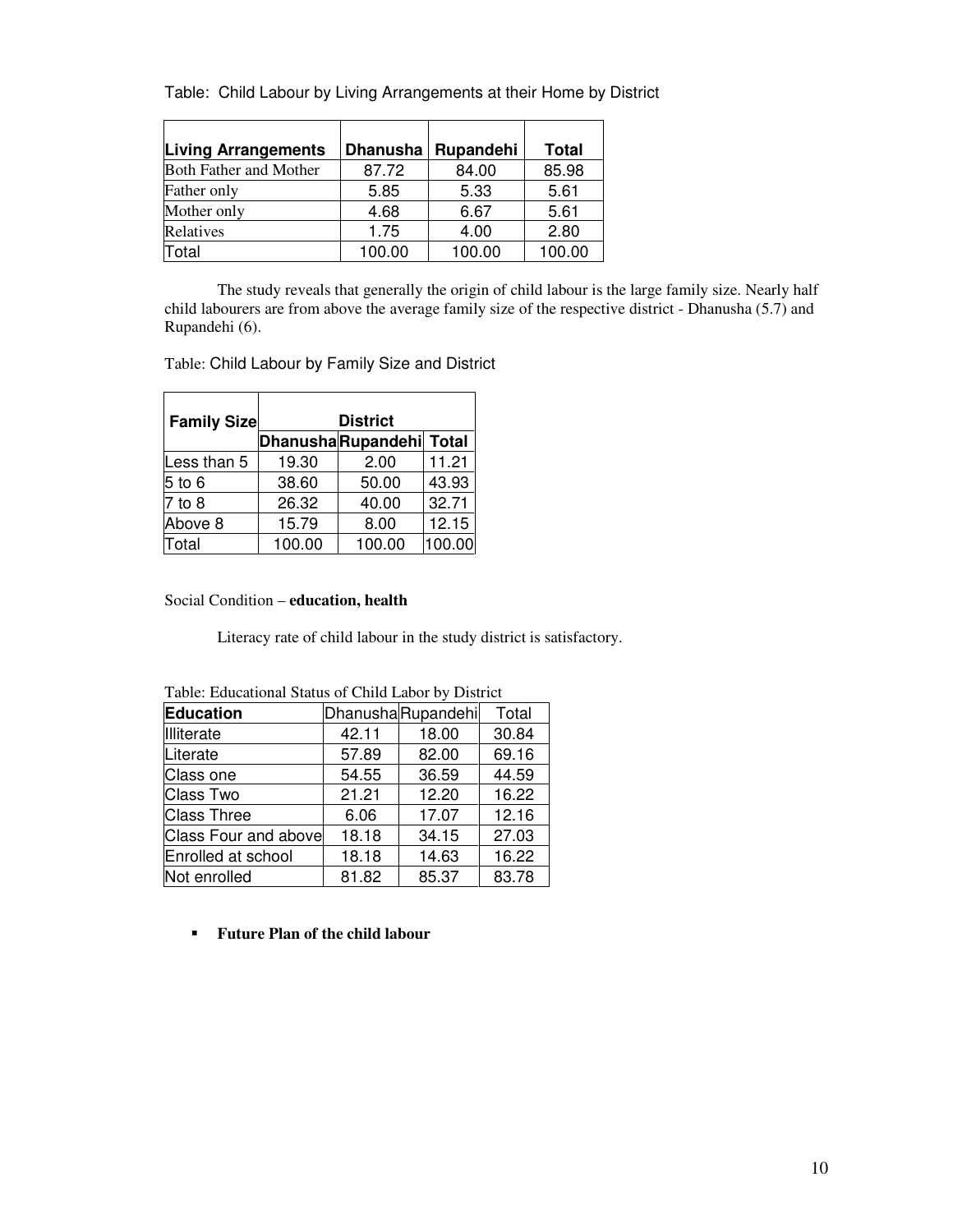## CHAPTER III **Employment Status of Children**

- **Exercise** Economically active children from census by sector
- Employment Status of Sampled Children –place of work (rural-urban, within district, outside district, other countries), working hours, distance of work place from residence, wage, leave facilities, leisure, terms of work, behaviour of employer

|                      | <b>Dhanusha</b> |              | Rupandehi   |              |
|----------------------|-----------------|--------------|-------------|--------------|
| <b>Previous work</b> | <b>Boys</b>     | <b>Girls</b> | <b>Boys</b> | <b>Girls</b> |
| Idle                 | 65.38           | 45.16        | 92.31       | 83.78        |
| Agriculture          | 26.92           | 16.13        | 0.00        | 5.41         |
| Domestic servant     | 7.69            | 19.35        | 7.69        | 10.81        |
| Hotel & Restaurant   |                 |              |             |              |
| worker               | 0.00            | 16.13        | 0.00        | 0.00         |
| Garbage Cleaner      | 0.00            | 3.23         | 0.00        | 0.00         |
| Total                | 100.00          | 100.00       | 100.00      | 100.00       |

## Table: Child Labour by Previous Job, Sex and District

Table: Child Labour by Current Job, Sex and District

|                     | Dhanusha    | Rupandehi    |             |              |
|---------------------|-------------|--------------|-------------|--------------|
| <b>Present work</b> | <b>Boys</b> | <b>Girls</b> | <b>Boys</b> | <b>Girls</b> |
| Agriculture         | 38.46       | 19.35        | 7.69        | 35.14        |
| Construction        | 7.69        | 19.35        | 38.46       | 32.43        |
| Domestic Servant    | 46.15       | 54.84        | 53.85       | 27.03        |
| Hotel & Restaurant  |             |              |             |              |
| worker              | 7.69        | 6.45         |             | 5.41         |
| Total               | 100.00      | 100.00       | 100.00      | 100.00       |

## Table: Child Labour by Duration of Work by Sex and District (Present)

|                          | Dhanusha    |              |             | Rupandehi    |
|--------------------------|-------------|--------------|-------------|--------------|
| <b>Duration in Years</b> | <b>Boys</b> | <b>Girls</b> | <b>Boys</b> | <b>Girls</b> |
| Less than one Year       |             |              | 69.23       | 70.27        |
| One Year                 | 34.62       | 45.16        | 7.69        | 5.41         |
| Two Year                 | 57.69       | 38.71        | 23.08       | 21.62        |
| More than Two Year       | 7.69        | 16.13        | 0.00        | 2.70         |
| Total                    | 100.00      | 100.00       | 100.00      | 100.00       |

## Table: Child Labour by Working Hours per Day and District

| Working Hour Dhanusha Rupandehi Total |        |       |               |
|---------------------------------------|--------|-------|---------------|
| Less than 6                           | 35.09  | 2.00  | 19.63         |
| 6-8 hours                             | 38.60  | 10.00 | 25.23         |
| 8+                                    | 26.31  |       | 88.00 55.14   |
| Total                                 | 100.00 |       | 100.00 100.00 |

## Table: Child Labour by Place of Work

| Place of       |        |                   |        |
|----------------|--------|-------------------|--------|
| <b>Work</b>    |        | <b>District</b>   |        |
|                |        | DhanushaRupandehi | Total  |
| Same District  | 85.96  | 64.00             | 75.70  |
| Other District | 14.04  | 34.00             | 23.36  |
| <b>Other</b>   |        |                   |        |
| Countries      | 0.00   | 2.00              | 0.93   |
| <b>Total</b>   | 100.00 | 100.00            | 100.00 |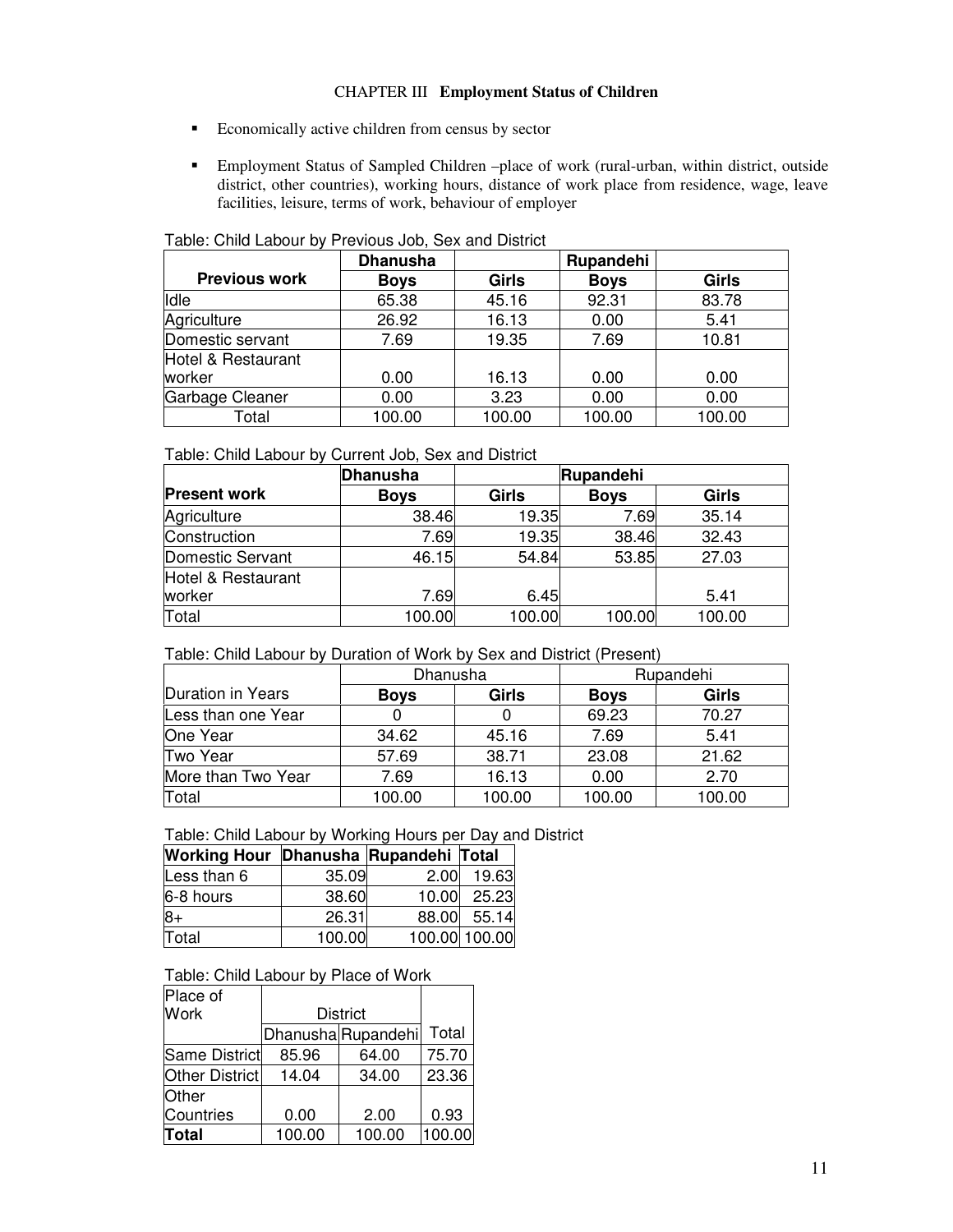Table: Distance between Residence and Workplace

| <b>Distance</b>            | Dhanusha | Rupandehi | Гоtal  |
|----------------------------|----------|-----------|--------|
| Can up and down from the   |          |           |        |
| residence                  | 68.42    | 44.00     | 57.01  |
| Can't up and down from the |          |           |        |
| residence                  | 31.58    | 56.00     | 42.99  |
| Total                      | 100.00   | 100.00    | 100.00 |

Table: Wage of the Child Labour by District

| Process of wage payment Dhanusha Rupandehi Total |        |       |               |
|--------------------------------------------------|--------|-------|---------------|
| Daily                                            | 43.75  | 47.62 | 45.95         |
| Monthly                                          | 56.25  |       | 47.62 51.35   |
| Annual                                           |        | 4.76  | 2.70          |
| Total                                            | 100.00 |       | 100.00 100.00 |
| Total (N)                                        | 96     | 126   | 222           |

Table:

| Who took  |        |                        |        |
|-----------|--------|------------------------|--------|
| the wage  |        | DhanushaRupandehiTotal |        |
| Father    | 43.86  | 54.00                  | 48.60  |
| Mother    | 19.30  | 20.00                  | 19.63  |
| Self      | 35.09  | 8.00                   | 22.43  |
| Relatives | 1.75   | 18.00                  | 9.35   |
| Total     | 100.00 | 100.00                 | 100.00 |

Table: Status of Debt and Advance taken earlier by the Family by District

|         | <b>Dhanusha</b> |         | Rupandehi                                                            |  |
|---------|-----------------|---------|----------------------------------------------------------------------|--|
|         |                 |         | Status of Debt No. of Children Average Rs No. of Children Average Rs |  |
| Debt    |                 | 2166.67 |                                                                      |  |
| Advance | 12              | 1450    |                                                                      |  |

## Table: Status of Child Labour

| <b>Status</b>          |        |                   |        |
|------------------------|--------|-------------------|--------|
|                        |        | DhanushaRupandehi | Total  |
| <b>Attached Labour</b> | 26.32  | 18.00             | 22.43  |
| Independent Labour     | 73.68  | 82.00             | 77.57  |
| Total                  | 100.00 | 100.00            | 100.00 |

Table: Leave Facilities to the Child Labor

| <b>Leave facilities</b> DhanushaRupandehi |        |        | Total  |
|-------------------------------------------|--------|--------|--------|
| Yes                                       | 50.88  | 24.00  | 38.32  |
| No                                        | 49.12  | 76.00  | 61.68  |
|                                           | 100.00 | 100.00 | 100.00 |

## Table: Sleeping hours per day for child labour

| <b>Sleeping Hours</b> | Dhanusha | Rupandehi | Total  |
|-----------------------|----------|-----------|--------|
| Less than five        | 14.04    | 2.00      | 8.41   |
| 5 to 7 hours          | 5.26     | 12.00     | 8.41   |
|                       | 59.65    | 46.00     | 53.27  |
| More than eight       | 21.05    | 40.00     | 29.91  |
| Total                 | 100.00   | 100.00    | 100.00 |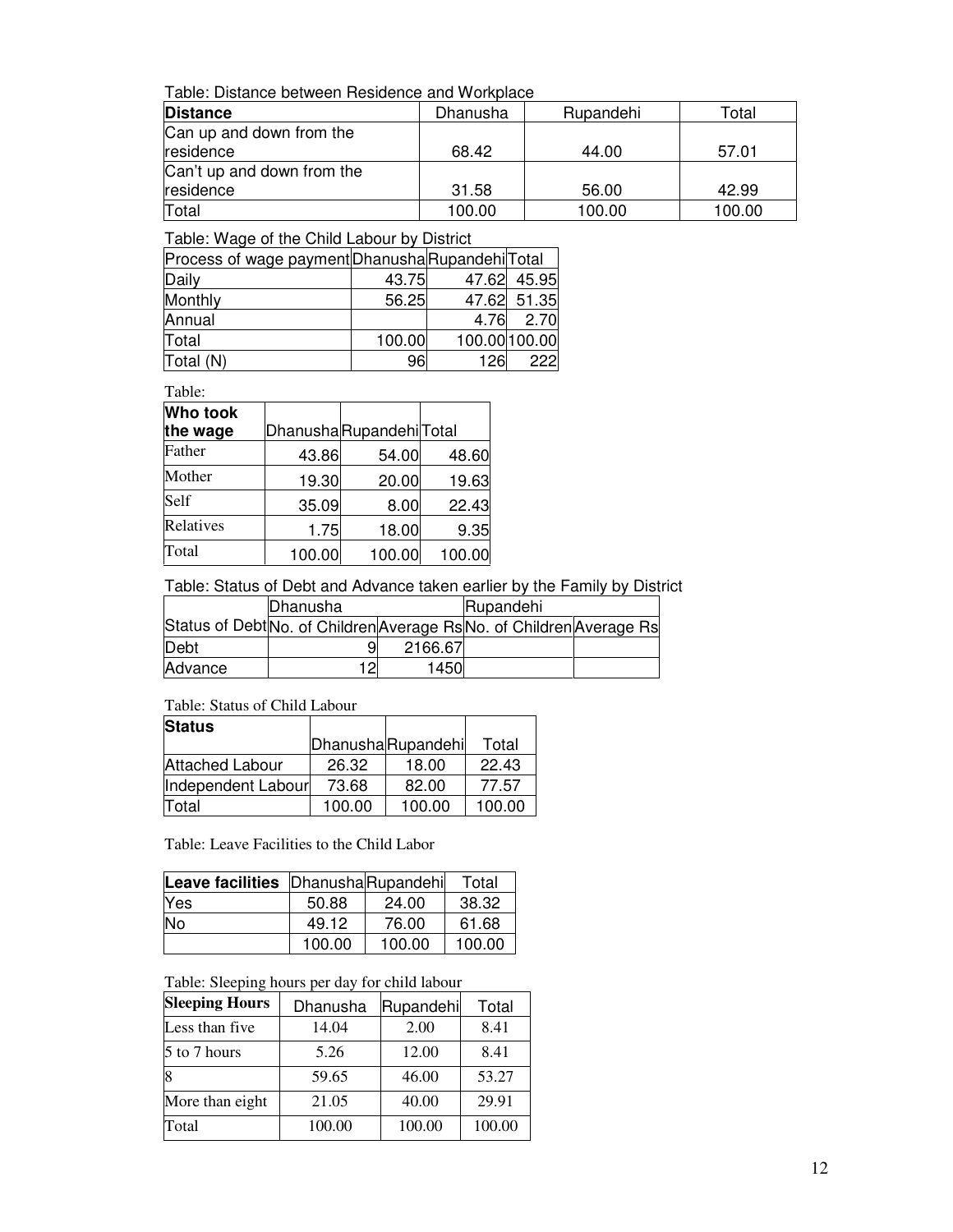Table: Leisure during Work

| Leisure      | lDhanusha | RupandehilTotal |        |
|--------------|-----------|-----------------|--------|
| <b>Yes</b>   | 73.68     | 28.00           | 52.34  |
| No           | 26.32     | 72.00           | 47.66  |
| <b>Total</b> | 100.00    | 100.00          | 100.00 |

Table: Use of Leisure Time during Work

| <b>Use of Leisure</b> | Dhanusha | Rupandehi | Total |
|-----------------------|----------|-----------|-------|
| Play                  | 78.57    | 92.86     | 82.14 |
| Rest                  | 7.14     | 7.14      | 7.14  |
| Entertainment         | 14.29    |           | 10.71 |
| Total $(N)$           | 126      | 42        | 168   |

# **Table: Behaviour of the Employer with the child Labour**

| <b>Type of Behaviour</b> | Dhanusha | Rupandehi | Total  |
|--------------------------|----------|-----------|--------|
| Kindness                 | 56.14    | 8.00      | 33.64  |
| Normal                   | 35.09    | 88.00     | 59.81  |
| Beating/abuse            | 8.77     | 4.00      | 6.54   |
| Total                    | 100.00   | 100.00    | 100.00 |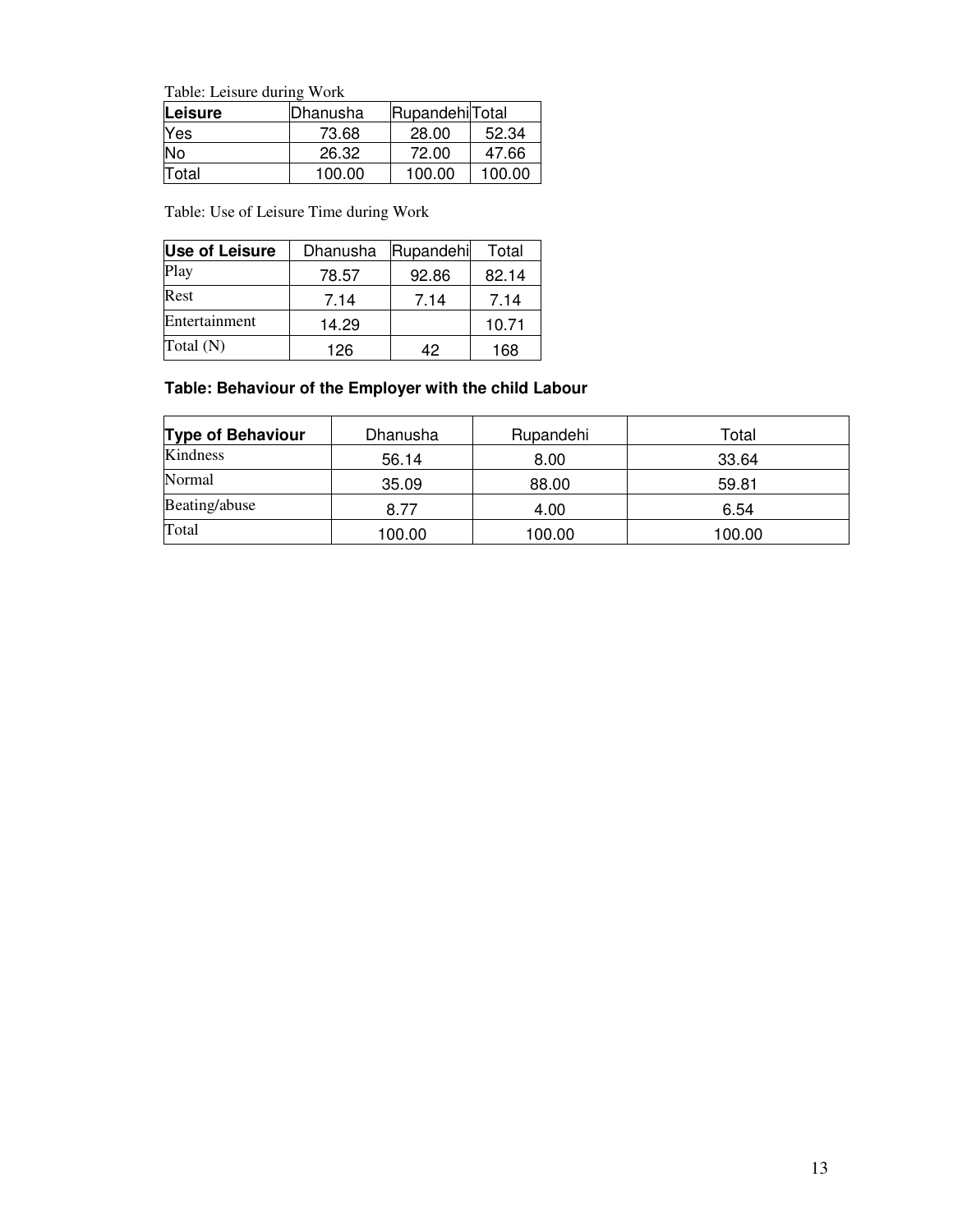### CHAPTER IV **Summary and Recommendations**

## **CONCLUSION**

Hence trade unions, employers' organisations and government all are involved in the process of child labour elimination and child welfare. But due to lack of coordination between these three partners on the one hand and among one institution to another within the same partners.

- Summary
- **Recommendations**

Everywhere child labourers are replacing adult workers to some extent and this trend has to be corrected where trade unions can vital role.

Regulation and elimination of child labour is both the responsibility of the government as well as the civil society an follow up on the declaration is needed if want results.

#### **Reference**

- International Labor Organisation Bureau of Workers Activities (2000) *Proceedings of the "Workshop on Developing Common Policies and Strategies Against Child Labour among Trade Unions"* organised by ILO/IPEC, Kathmandu.
- General Federation of Nepalese Trade Unions (2000) Garbage Cleaning Community and Child Labor in Nepal, GEFONT, Kathmandu.
- KC, Bal Kumar (ed.) (1999) "The Nature and Magnitude of Working Children in Nepal" in *Nepal Population Journal*, Population Association of Nepal.
- Center for Policy Studies (1999) *Situation Analysis of Child Labor in Carpet Industry of Nepal*, unpublished Research report for RUGMARK Foundation, Kathmandu.
- General Federation of Nepalese Trade Unions (1997) *Life Inside Dhuras*, GEFONT, Kathmandu.
- KC., Bal Kumar et al. (1998) Child Labor in Nepal: A Rapid Situation Analysis, The World Bank, Kathmandu.
- Central Department of Population Studies (2003) Labor Market Dynamics and Child Porters: The Nepalese context, CDPS, TU, Kathmandu.

| <b>Sector</b>                     | <b>Dhanusha</b> | Rupandehi | <b>Nepal (10-14)</b> |
|-----------------------------------|-----------------|-----------|----------------------|
| Agriculture, forestry and fishing |                 |           |                      |
| Mining and quarrying              |                 |           |                      |
| Manufacturing                     |                 |           |                      |
| Electricity, gas and water        |                 |           |                      |
| Construction                      |                 |           |                      |
| Commerce                          |                 |           |                      |
| Transport and communication       |                 |           |                      |
| Finance and business services     |                 |           |                      |
| Personal and community services   |                 |           |                      |
| Others                            |                 |           |                      |
| Not stated                        |                 |           |                      |
| Total                             | 228900          | 239597    | 609414               |

Economically active population by sector, 2001

#### **Tables**

1. Management of Food Tiffin and Clothing by District

|                                             | Dhanusha   Rupandehi |
|---------------------------------------------|----------------------|
| Food Provided by the Management             |                      |
| Food Managed by the children themselves     |                      |
| Deduction the cost of food from wage        |                      |
| Clothing Provided by the Management         |                      |
| Clothing Managed by the children themselves |                      |
| Deduction the cost of clothing from wage    |                      |
| Medical Expenses Provided by the Management |                      |